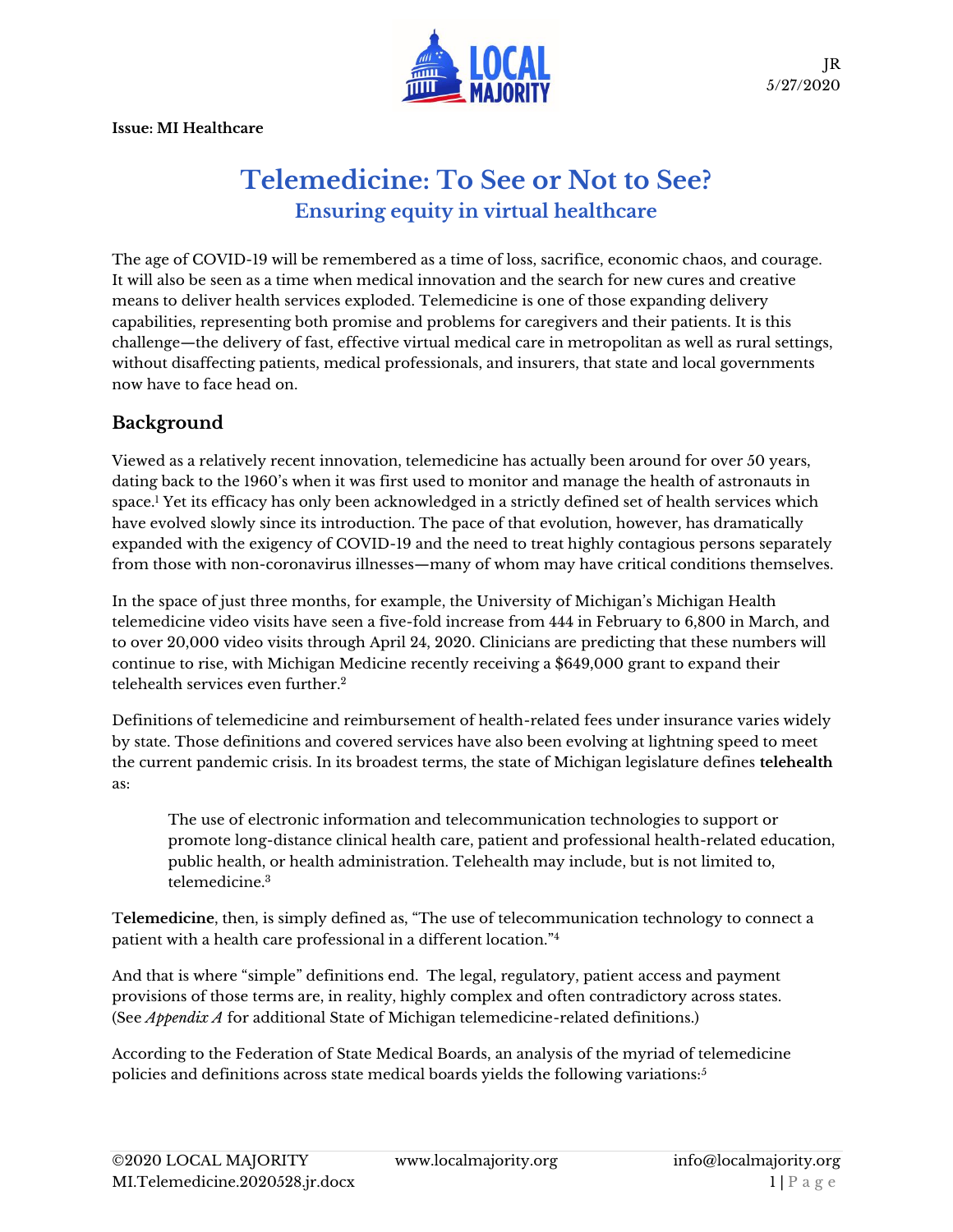

#### **Licensure**

- 49 state boards, plus D.C., Puerto Rico, and the Virgin Islands, require physicians engaging in telemedicine be licensed in the state in which the patient is located.
- 12 state boards issue a special purpose license, telemedicine license or certificate, or license to practice medicine across state lines to allow for the practice of telemedicine.

6 state boards require physicians to register if they wish to practice across state lines.

#### Reimbursement - Medicaid

- All states and the District of Columbia provide reimbursement for some form of live video in Medicaid fee-for-service. - *Just expanded for Michigan*
- 14 states reimburse for store-and-forward (transmission of medical information). *Just expanded for Michigan*
- 22 states reimburse for remote patient monitoring. *Just expanded for Michigan*
- 8 states reimburse for all three, with certain limitations.

#### Reimbursement – Private Payer

- 40 states and the Dist. of Columbia govern private payer telehealth reimbursement policies.
- 6 states have private payer parity laws.

### **Michigan Telemedicine Gaining Ground**

Michigan has historically had a number of restrictive laws in place limiting access to telemedicine. Substantive progress was made, however, with the unanimous passage of a suite of bills by the House of Representatives on May 13, 2020, which has now progressed to the Senate for consideration.<sup>67</sup>

Like most states, Michigan requires a physician to be licensed in the state where their patient is located—even for

| Allowable Telemedicine Services<br>Per the Michigan Department of Health and Human Services (MDHHS) Medicaid<br>definitions, subject to the licensure and reimbursement terms above, the following<br>services are allowed via telemedicine: |                                        |  |  |  |  |  |  |
|----------------------------------------------------------------------------------------------------------------------------------------------------------------------------------------------------------------------------------------------|----------------------------------------|--|--|--|--|--|--|
| End Stage Renal Disease services                                                                                                                                                                                                             | Nursing facility subsequent care       |  |  |  |  |  |  |
| ٠                                                                                                                                                                                                                                            | ٠                                      |  |  |  |  |  |  |
| Behavior change intervention                                                                                                                                                                                                                 | Office or other outpatient             |  |  |  |  |  |  |
| ٠                                                                                                                                                                                                                                            | ٠                                      |  |  |  |  |  |  |
| (smoking cessation)                                                                                                                                                                                                                          | consultations                          |  |  |  |  |  |  |
| Behavioral Health &/or Substance                                                                                                                                                                                                             | Office or other outpatient services    |  |  |  |  |  |  |
| ٠                                                                                                                                                                                                                                            | $\bullet$                              |  |  |  |  |  |  |
| Use Disorder                                                                                                                                                                                                                                 | Psychiatric diagnostic procedures<br>٠ |  |  |  |  |  |  |
| <b>Education Services</b>                                                                                                                                                                                                                    | Subsequent hospital care               |  |  |  |  |  |  |
| ٠                                                                                                                                                                                                                                            | ٠                                      |  |  |  |  |  |  |
| Remote Retinal Imaging, DX and                                                                                                                                                                                                               | Training service (Diabetes Self-       |  |  |  |  |  |  |
| ٠                                                                                                                                                                                                                                            | $\bullet$                              |  |  |  |  |  |  |
| Management                                                                                                                                                                                                                                   | Management                             |  |  |  |  |  |  |
| Inpatient consultations                                                                                                                                                                                                                      | Telehealth Site Facility Fee<br>٠      |  |  |  |  |  |  |
| Source: MDHHS https://www.michigan.gov/documents/mdhhs/Telemedicine 2019 671338 7.pdf                                                                                                                                                        |                                        |  |  |  |  |  |  |

limited telemedicine engagements. Unlike a number of other states, however, they cannot apply for a special purpose license limited to telemedicine, nor do they have the option of registering elsewhere if they want to engage across state lines. That means that a patient who might be out of state for any period of time is technically prohibited from having a telemedicine appointment with their regular doctor, even if the appointment qualifies as a reimbursable telemedicine service.<sup>8</sup>

Until very recently, Michigan was behind the curve in approving reimbursement for remote patient monitoring (RPM)—using digital devices to capture health data remotely and transmitting it securely to health care providers for assessment.<sup>9</sup> But the passage of the recent Telemedicine access measures in May—assuming the Senate follows the House's lead—will remove a number of key barriers. RPM includes services such as remote in-home devices to monitor blood sugar, blood pressure, vital signs, heart rate, electrocardiograms, and blood oxygenation levels—a critical component of COVID-19 care.

By denying reimbursement for these RPM technologies, states miss the opportunity to allow providers the ability to track healthcare data remotely for a patient released to go home or to a care facility, which reduces readmission rates.<sup>10</sup> Moreover, in cases like COVID-19, remote monitoring can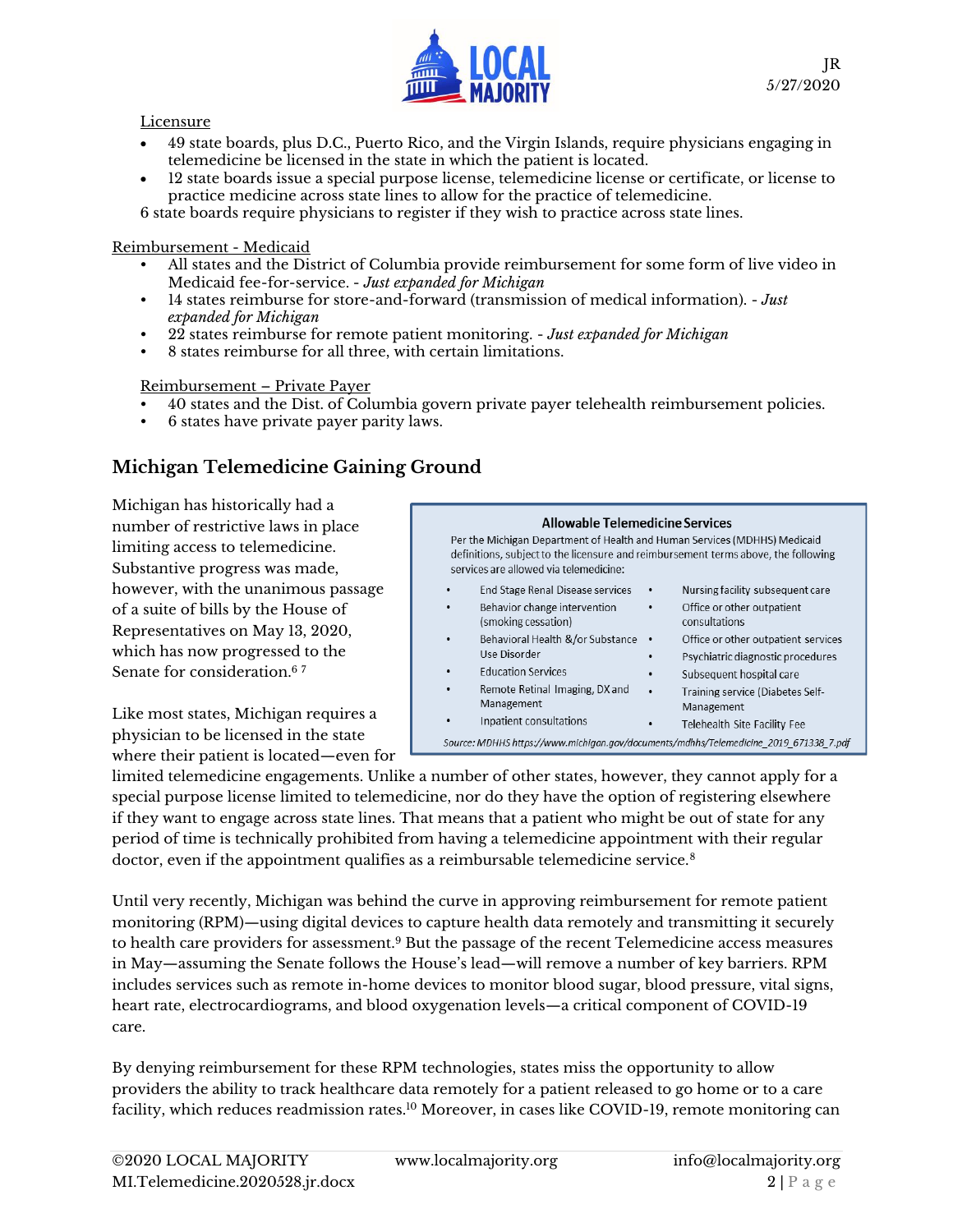

help prevent hospitals from becoming overwhelmed by keeping infected persons at home unless or until vital signs indicate hospital admission is actually required.

Michigan's Medicaid program was similarly just expanded to allow for telehealth appointments via live *and recorded* video conferencing sessions as reimbursable expenses.<sup>11</sup> As of May 13, 2020, Michigan will now reimburse for the cost of "store-and-forward" services, such as collecting basic clinical information including medical history, laboratory reports, or images and then

#### Allowable Telemedicine Locations While "telemedicine" would imply that a patient is able to receive remote services at home, thereby avoiding the need to travel and/or limiting exposure to other people, that was not the case until May 2020 of this year when private homes were recognized as allowable places to receive services. Until this month, the MDHHS required that a patient receiving such services be restricted to one of the following sites: • County mental health clinic or publicly funded mental health facility • Federally Qualified Health Center

- 
- Hospital (inpatient, outpatient, or critical access hospital)
- Office of a physician or other practitioner (including medical clinics) • Hospital-based or CAH-based Renal Dialysis Centers (including satellites)
- Rural Health Clinic
- Skilled Nursing Facility
- Tribal Health Center
- Source:, https://www.michigan.gov/documents/mdhhs/Telemedicine\_2019\_671338\_7.pdf,pg. 7

sharing that information electronically with another clinician for evaluation, $12$  thus patients will no longer have to transfer that data themselves or bear the duplication cost.

Also on the more progressive side, Michigan has had a private insurance parity law in place since 2012 which requires payers to cover live video telemedicine sessions at the same rate as in-person services. They also loosened restrictions a bit further in 2014 when they removed mandated distance restrictions as an eligibility requirement to receive virtual care.<sup>13</sup> Additional details on this legislation, as well as the recent measures to bring telemedicine into the 21st century, are contained in *Appendix B - Telemedicine Legislation.* 

### **Benefits and Overcoming Barriers**

Given the depth and breadth of healthcare services now possible through telemedicine, it is more critical than ever that those services be made available equitably across the state. While its promise for poorer rural populations facing a dearth of local healthcare providers is obvious, the ability to deliver those services via robust, affordable telecom capacity is problematic. And while urban and suburban residents may have access to the broadband networks required for access, that does not mean that they can afford the computers or smart phone technology needed to access those service providers, nor can many afford the substantial data rates they engender.

From a healthcare provider perspective, the upside of telemedicine is multifold: faster, more pervasive access to health care professionals and specialists better able to reach our aging, at-risk and remote populations. Were telemedicine more accessible, emergency rooms could avoid overcrowding caused by unnecessary visits for non-urgent patients since they would no longer be the only option available. Highly communicable cases could be diagnosed more safely and efficiently from remote locations, only needing to come into a facility when remotely monitored vital signs indicate critical care is required. Similarly, primary care providers would carry less of a burden for run-of-the-mill maladies, better able to focus on patients that require high touch, interactive appointments. Finally, from a healthcare administration perspective, pervasive telemedicine could not only help offset the chronic shortage of physicians and other healthcare workers by making them more efficient, but also mitigate the time-consuming drudgery of extensive record-keeping requirements of healthcare insurers and medical billing provisions alike.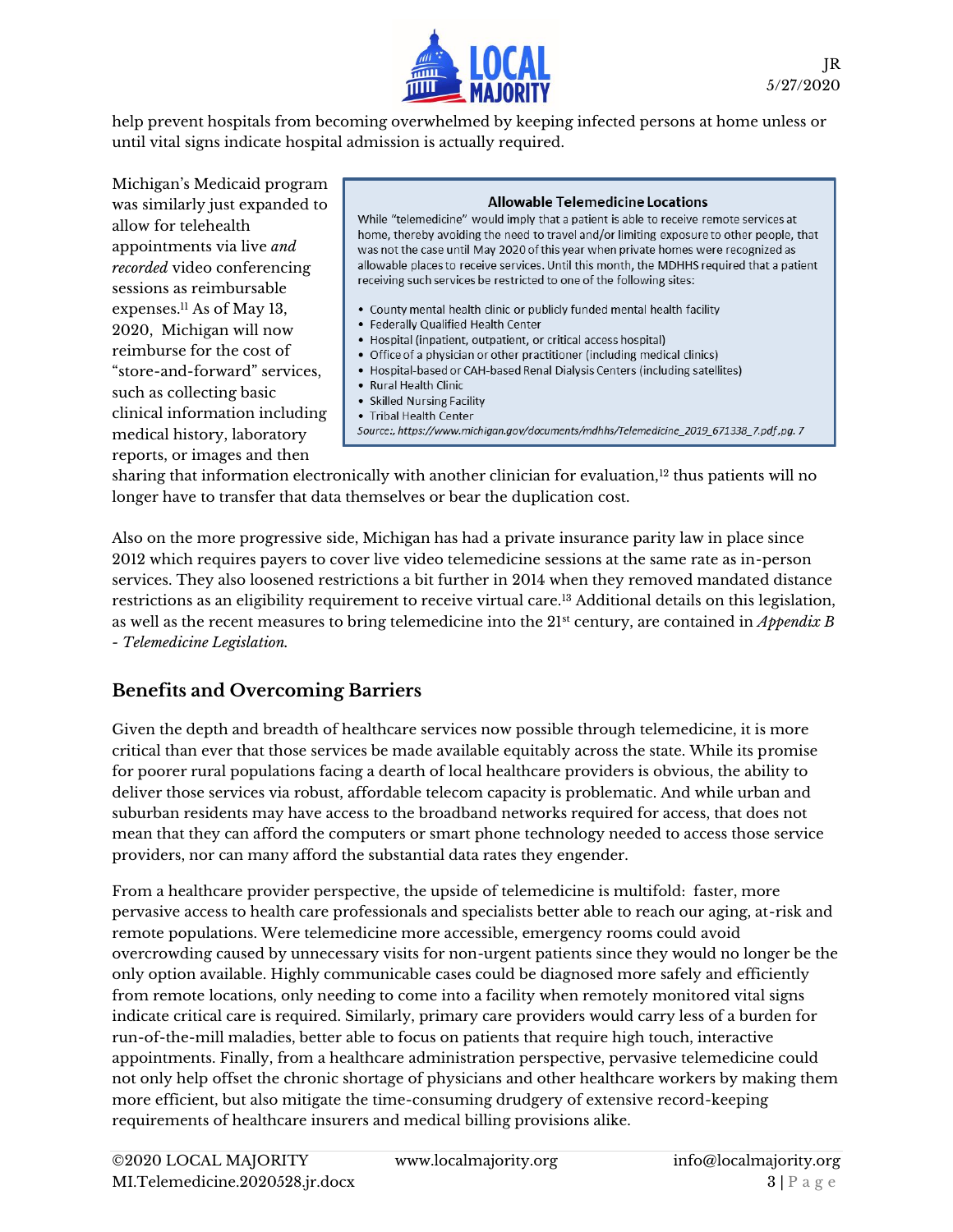

An extensive study about the benefits, barriers, and solutions to sustainable telehealth care in Michigan was just published in February 2020.<sup>14</sup> Supported by the Michigan Health Endowment Fund, "*Healthcare From Anywhere -Telehealth Use & Perceptions in Rural Michigan*" spells out detailed service availability and perceptions that must be addressed to ensure its success. While their focus is on rural healthcare, their findings regarding telehealth and telemedicine provisioning are applicable across the state.

The financial savings to patients and productivity time with telemedicine available is profound. According to the study, of those survey respondents who reported that online interaction saved trips to the doctor/medical center:

Those who had fewer trips thanks to online interactions saved an average of 4.8 trips per household. In these five counties, for simple 15-minute visits to general practitioners, telehealth usage represents a savings of nearly \$4.7 million per year, just for routine visits with healthcare professionals.<sup>15</sup> With studies showing that the average doctor's visit requires approximately two hours between travel, waiting rooms, and the visits themselves,<sup>16</sup> that represents nearly \$1 million (\$985,000) in additional lost productivity per year, <sup>17</sup> totaling a savings of \$5.7 million per year in these five counties alone.<sup>18</sup>

Other benefits perceived by the Michigan survey participants include:19





35%

Sanifac

County

36%

Rascomman

County

41%

Gladwin

County

50%

Osceola

County

48%

Dickinson

County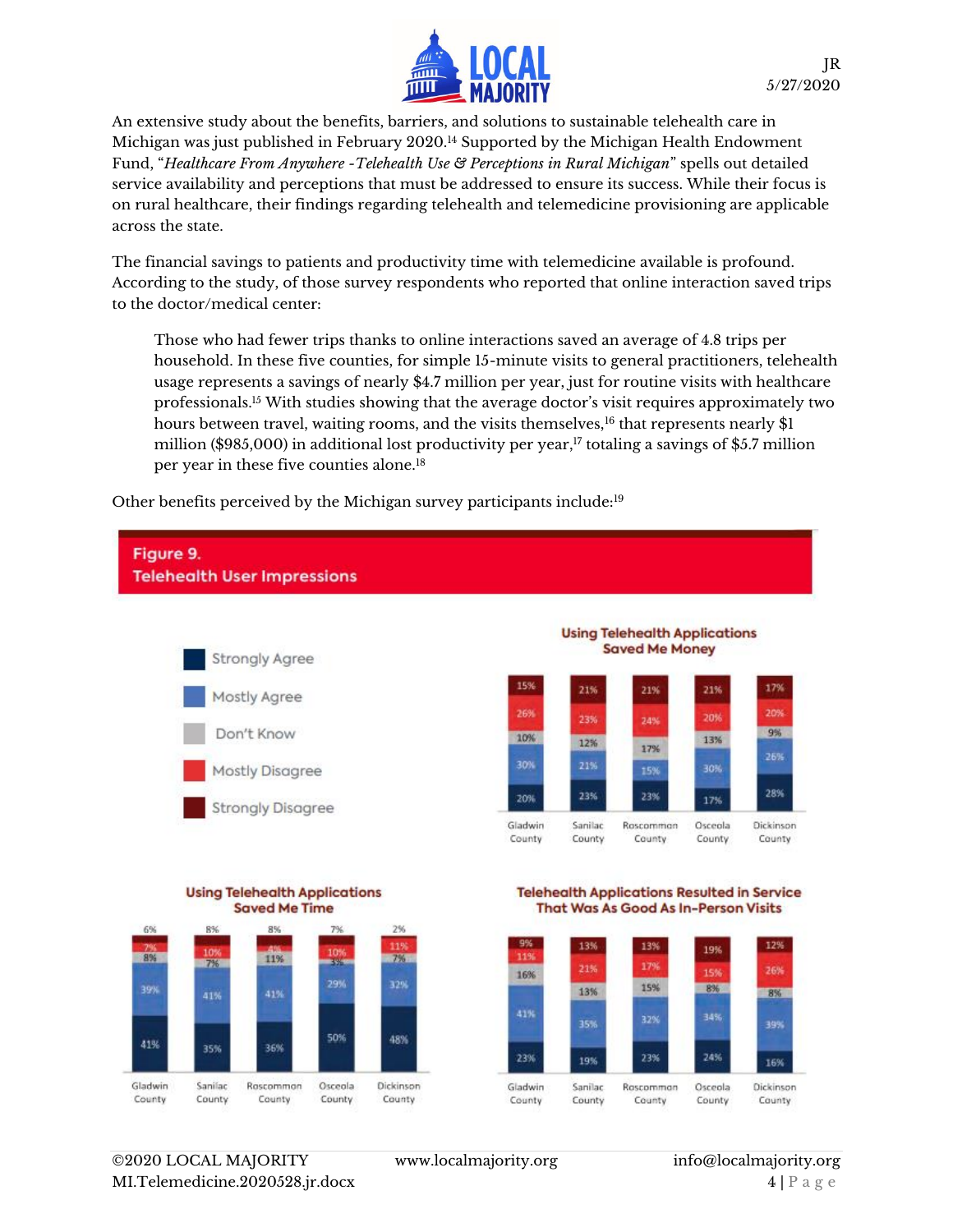

### **Recommended Solutions**

If the benefits of telemedicine are obvious, then why is the service not growing at an even faster pace? Transitioning to any new delivery capability has a learning curve, and some resistance to change based on age-old medical practices on the part of providers and patients are to be expected. But the barriers to a more robust rollout are actually more substantial, requiring legislators to take a deep look on behalf of their constituents.

Key findings by the aforementioned *Healthcare From Anywhere - Telehealth Use & Perceptions in Rural Michigan* study on telehealth deployment issues and recommended solutions focus on six major areas:<sup>20</sup>

#### **Issue 1: Broadband Access**

Access to, and use of, home broadband service is too low, particularly in rural areas, making it less likely that residents can use telehealth services at their homes.

#### **Recommendations:**

- Michigan should follow through on the steps laid out in the Michigan Broadband Roadmap.<sup>21</sup>
- Michigan should support the creation and dissemination of content to educate residents about how to access and use the internet.
- Michigan should collaborate with local leaders, educators, libraries, and other Community Anchor Institutions to identify local technology information gaps and work toward closing those gaps.

### **Issue 2: Data Security**

Rural Michiganders have concerns about the safety of their online information, particularly the type of sensitive data that is shared through telehealth applications.

### **Recommendations:**

- Tap into the knowledge base of educators at Michigan colleges and universities to determine the best methods to teach the public about online data security to help them feel more comfortable with using telehealth applications.
- Support opportunities for residents to learn more about online safety, as increased digital skills training results in a greater sense of control over what information is shared, and with whom.
- Provide opportunities for healthcare providers to share what steps they are taking to protect consumer information.

#### **Issue 3: Inconsistent/Lesser Reimbursement**

Telehealth services are not reimbursed or are reimbursed at lower rates than in-person healthcare services, creating a financial disincentive to expand the provision of telehealth offerings. This promotes less-efficient use of Medicare/Medicaid dollars as more patients are directed to emergency rooms, rather than taking preventative measures beforehand.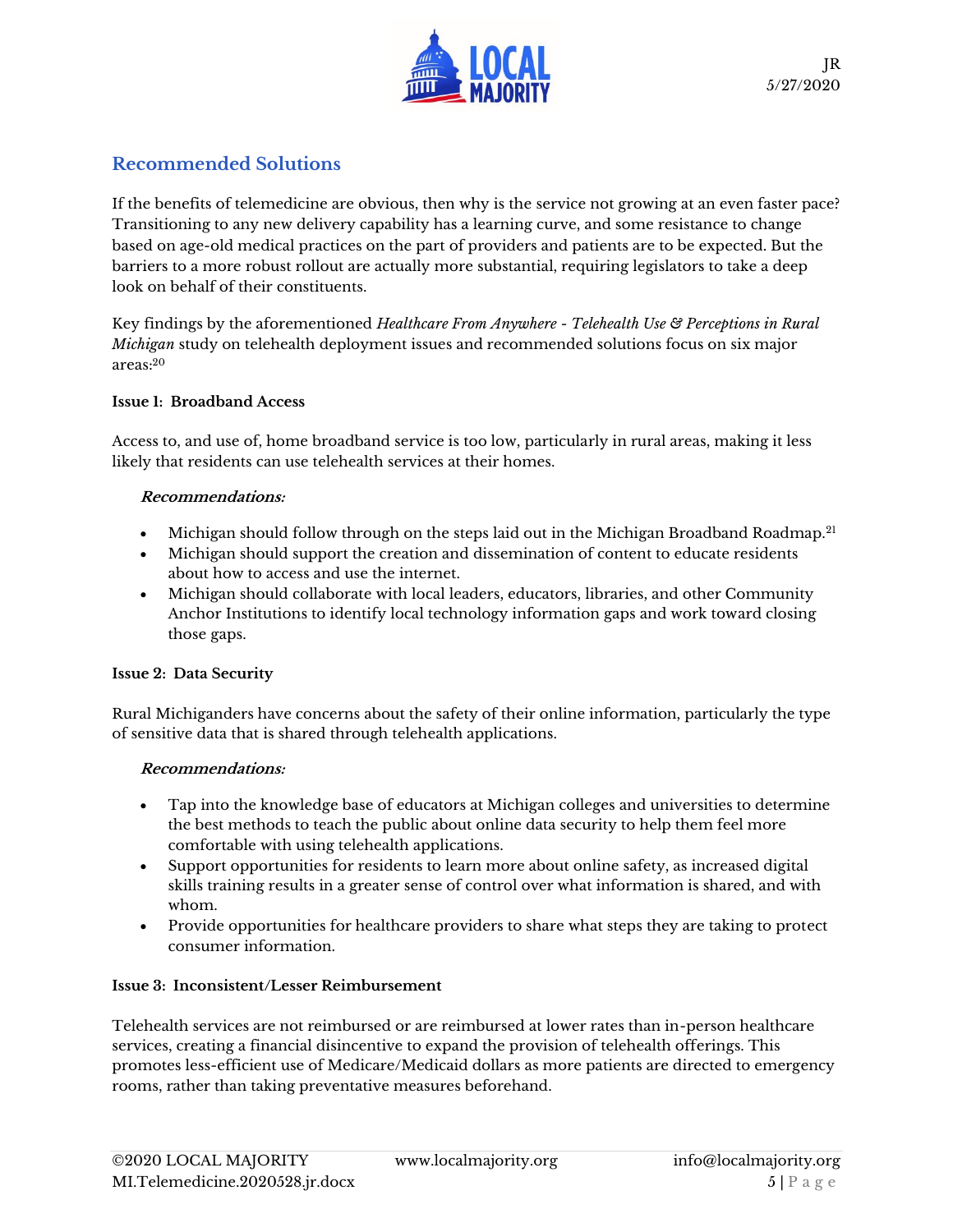

#### **Recommendations:**

- Conduct a cost-benefit study to determine how much (if anything) can be saved by increasing reimbursement options for telehealth services.
- Strengthen legislation to update definitions and provide stricter penalties that will ensure greater guidance and create greater deterrence to Medicaid and insurance fraud through telehealth services, ensuring such activities will be reined in.
- Adopt both coverage and reimbursement parity policies for Medicaid services.
- Adopt reimbursement parity policies for Michigan patients covered under private insurance.

#### **Issue 4: Providers Expansion Funding**

Healthcare providers need additional funding to support the expansion and improvement of offered telehealth services.

#### **Recommendations:**

- Create opportunities where healthcare network experts can identify and benefit from state and federal grants.
- Bring healthcare providers together to help share best practices regarding applying for and using available grants.

#### **Issue 5: Nonintegrated Systems**

Telehealth technology systems are not integrative. Typically health systems that want to provide telehealth services must adopt/learn new tools and procedures for each telehealth application, and often those applications do not mesh with telehealth tools being used at other health networks, reducing the ability to share information.

#### **Recommendations:**

- Encourage institutions of higher learning to create better telehealth software and hardware that can be integrated with a variety of health systems.
- Intentionally work to make Michigan's public universities a hub for medical technology engineering and programming through post-doctorate educational offerings, hiring decisions, and state funding.
- Encourage private-sector engineering and software design firms to focus on this issue through tax abatements, funding, and promotion to national and international markets via the Pure Michigan Business Connect initiative.

#### **Issue 6: Inconsistent Support/Central Clearinghouse**

Support for telehealth services in Michigan is scattershot, relying on a handful of national organizations and constant monitoring by a variety of sources to stay up to date.

#### **Recommendations:**

• Designate an office, individual, or neutral non-profit entity that will provide information about telehealth resources to healthcare networks and patients.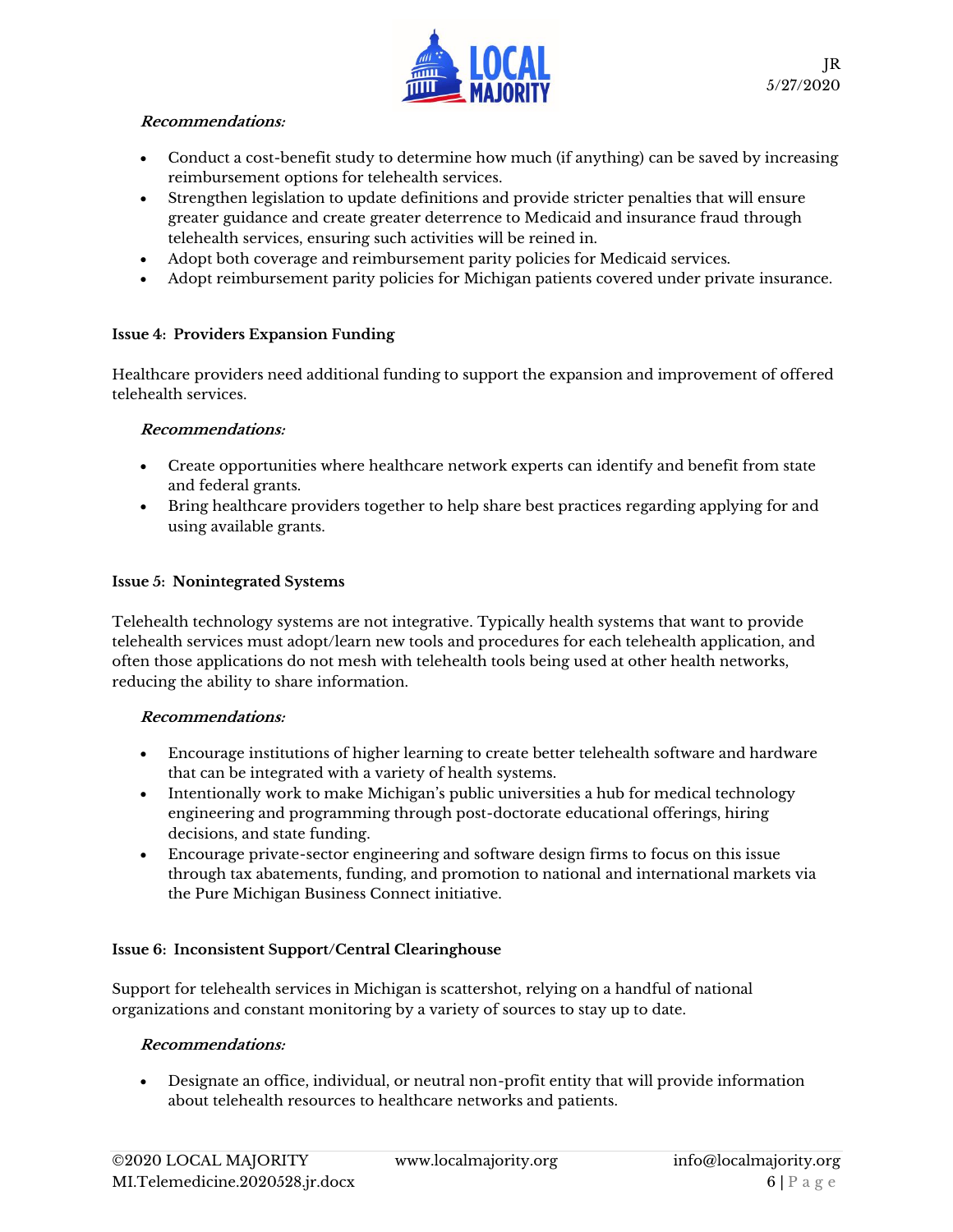

• Support and fund research to determine the economic and sociological impact of using telehealth applications in the state as well as best practices in telehealth service provision.

### **Telemedicine and HIPAA**

In addition to the above, states will continue to have to monitor evolving federal regulations surrounding telemedicine and patient privacy protections under Health Insurance Portability and Accountability Act (HIPAA) regulations. Per the Department of Health and Human Services Centers for Medicare & Medicaid Services (CMS), a number of waivers have been *temporarily* granted during the COVID-19 crisis, as follows. 22



### **Summary**

In short, there are countless ways legislators can help constituents achieve cost savings and health efficacy through more pervasive adoption of telemedicine. Whether it is fighting for better broadband access, cheaper 5G technology options, and creating more internet hotspots accessible to remote populations, improving consistency of Medicaid definitions, fighting for continued flexibleyet-secure HIPAA-compliant access, insurance regulatory reform, or simply efforts to better familiarize families with the benefits available, the role of state government in assuring its adoption is paramount. Taking on even one of these fights will yield returns for the very people who may be the most vulnerable in the state.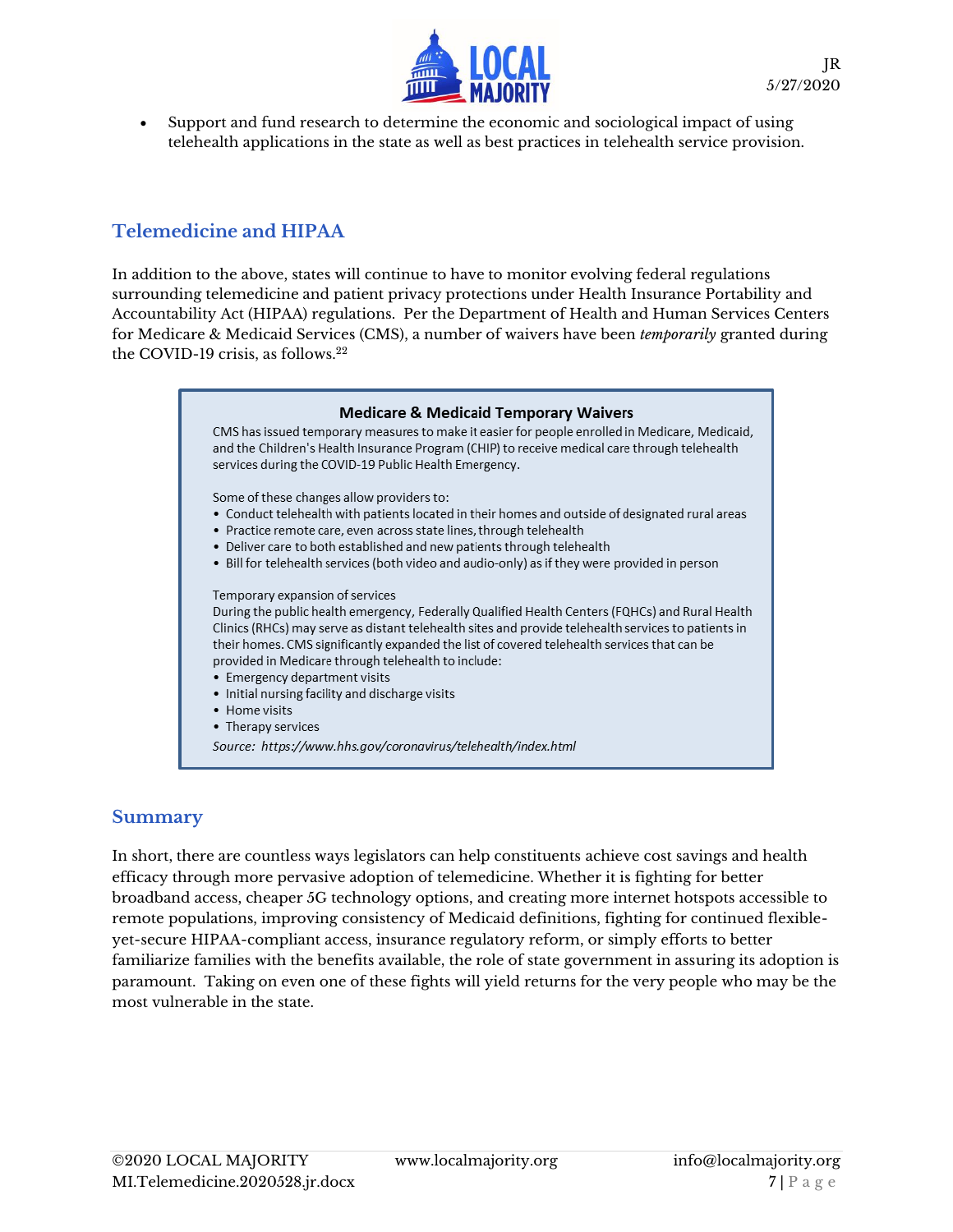

## **Appendix A - Telemedicine-related Definitions**

The state of Michigan defines telehealth, telemedicine, telepractice, and related services as follows:<sup>23</sup>

**Telehealth: "**Telehealth means the use of electronic information and telecommunication technologies to support or promote long-distance clinical health care, patient and professional health-related education, public health, or health administration. Telehealth may include, but is not limited to, telemedicine."<sup>24</sup>

**Telemedicine**: "Telemedicine is the use of telecommunication technology to connect a patient with a health care professional in a different location."<sup>25</sup>

**Telepractice:** "Telepractice is the use of telecommunications and information technologies for the provision of psychiatric services to Assertive Community Treatment Program (ACT) consumers and is subject to the same service provisions as psychiatric services provided in-person."26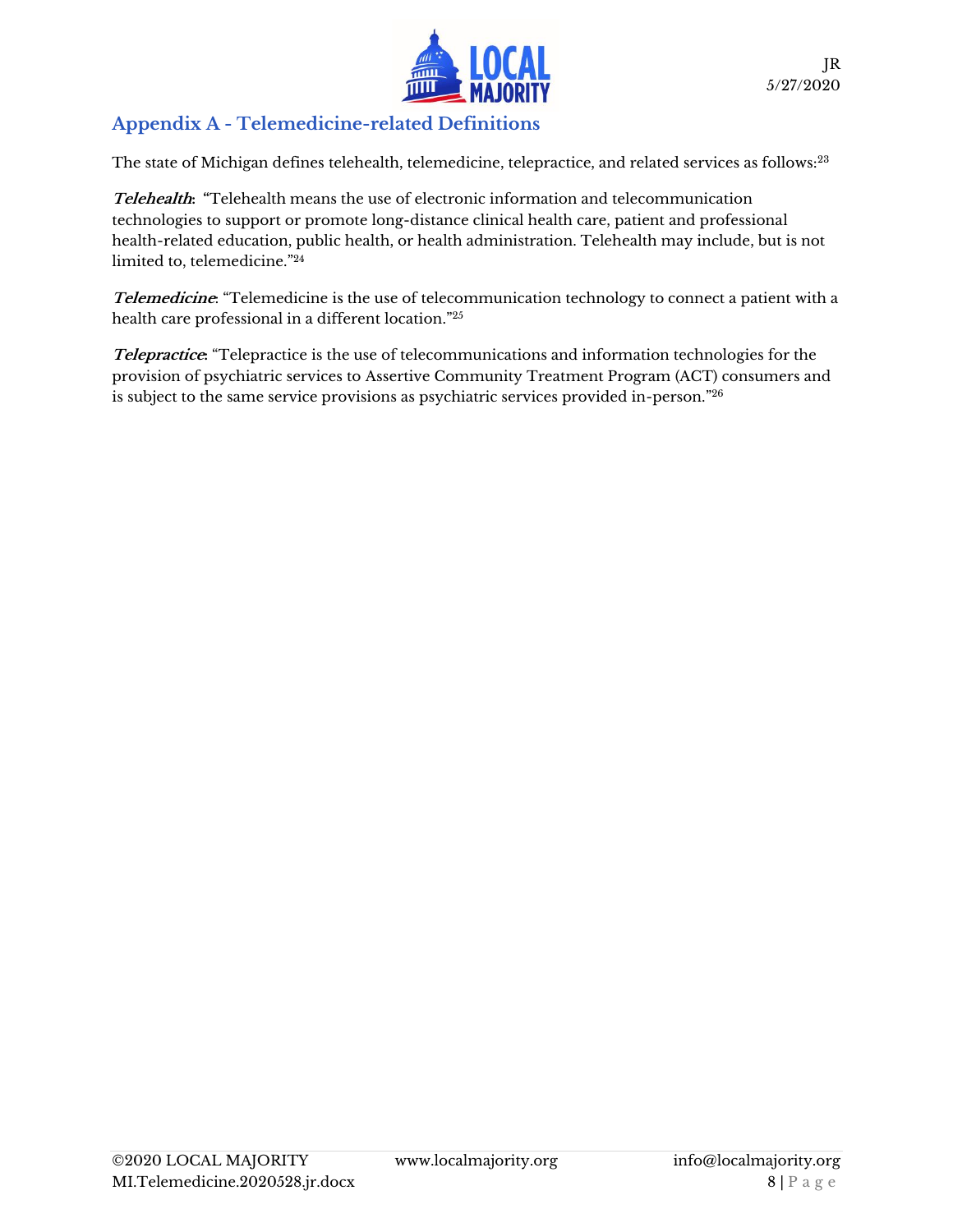

## **Appendix B – Key Telemedicine Legislation**

| Year | <b>Topic</b>                                        | <b>Bill</b> | <b>Synopsis</b>                                                                                                                                                                                                                                                                                                                                                                                                                               | Party of<br>Sponsor       | Vote (if any)<br>and Status                                                                                        |
|------|-----------------------------------------------------|-------------|-----------------------------------------------------------------------------------------------------------------------------------------------------------------------------------------------------------------------------------------------------------------------------------------------------------------------------------------------------------------------------------------------------------------------------------------------|---------------------------|--------------------------------------------------------------------------------------------------------------------|
| 2012 | Telemedicine   HB5408<br>Parity                     | SB 753      | Telemedicine "parity" law, prohibits<br>private insurance companies from<br>denying health insurance<br>reimbursements for covered<br>diagnoses, care and education that is<br>"appropriately provided" via<br>"telemedicine" rather than through<br>face-to-face contact.<br>https://www.legislature.mi.gov/(S(xsuonh<br>mmhgmrv33vjnx5hq4k))/mileg.aspx?pag<br>e=getobject&objectname=2012-HB-5408                                          | Repub                     | Passed House<br>109Y (62R, 47D)<br>0 <sub>N</sub><br>1 Nonvoting<br>Passed Senate<br>38Y (26R, 11D)                |
| 2013 | Telemedicine<br>Removes<br>Distance<br>Restrictions | N/A         | <b>MDCH</b> Coverage<br>Effective October 1, 2013, there are<br>no distance requirements between<br>the originating and distant site when<br>providing telemedicine services for<br>Fee-For-Service (FFS) Medicaid<br>beneficiaries.<br>Michigan Dept. of Community Health<br><b>Bulletin Number MSA 13-34</b>                                                                                                                                | MI<br>Medicaid<br>Program | N/A                                                                                                                |
| 2016 | Telemedicine<br>Patient<br>Consent                  | SB753       | Protects patients' concerns with<br>privacy and quality of care, must<br>opt-in to receive telemedicine.<br>Sec. 16284. "Except as otherwise<br>provided in this section, a health<br>professional shall not provide a<br>telehealth service without directly or<br>indirectly obtaining consent for<br>treatment."<br>https://www.legislature.mi.gov/(S(1kzf5xq<br>3lbk141lildryoi05))/mileg.aspx?page=getO<br>bject&objectName=2016-SB-0753 | Repub                     | Passed Senate<br>36 Y (27R 9D)<br>0 <sub>N</sub><br>1 Excused<br>Passed House<br>108Y (61R, 47D)<br>0 <sub>N</sub> |
| 2020 | Telemedicine<br>Access<br>In-home or<br>In-school   | HB5412      | Amends state Insurance Code to<br>include "store and forward online<br>messaging" as a telemedicine service,<br>removing the requirement that such<br>services be delivered in real time.<br>http://www.legislature.mi.gov/(S(enuw0d<br>nskqvnr2y0w5uqd5uq))/mileg.aspx?page=<br>GetObject&objectname=2020-HB-5412                                                                                                                            | Repub                     | Passed House<br>105Y (58 R,47 D)<br>0 <sub>N</sub><br>4 Nonvoting                                                  |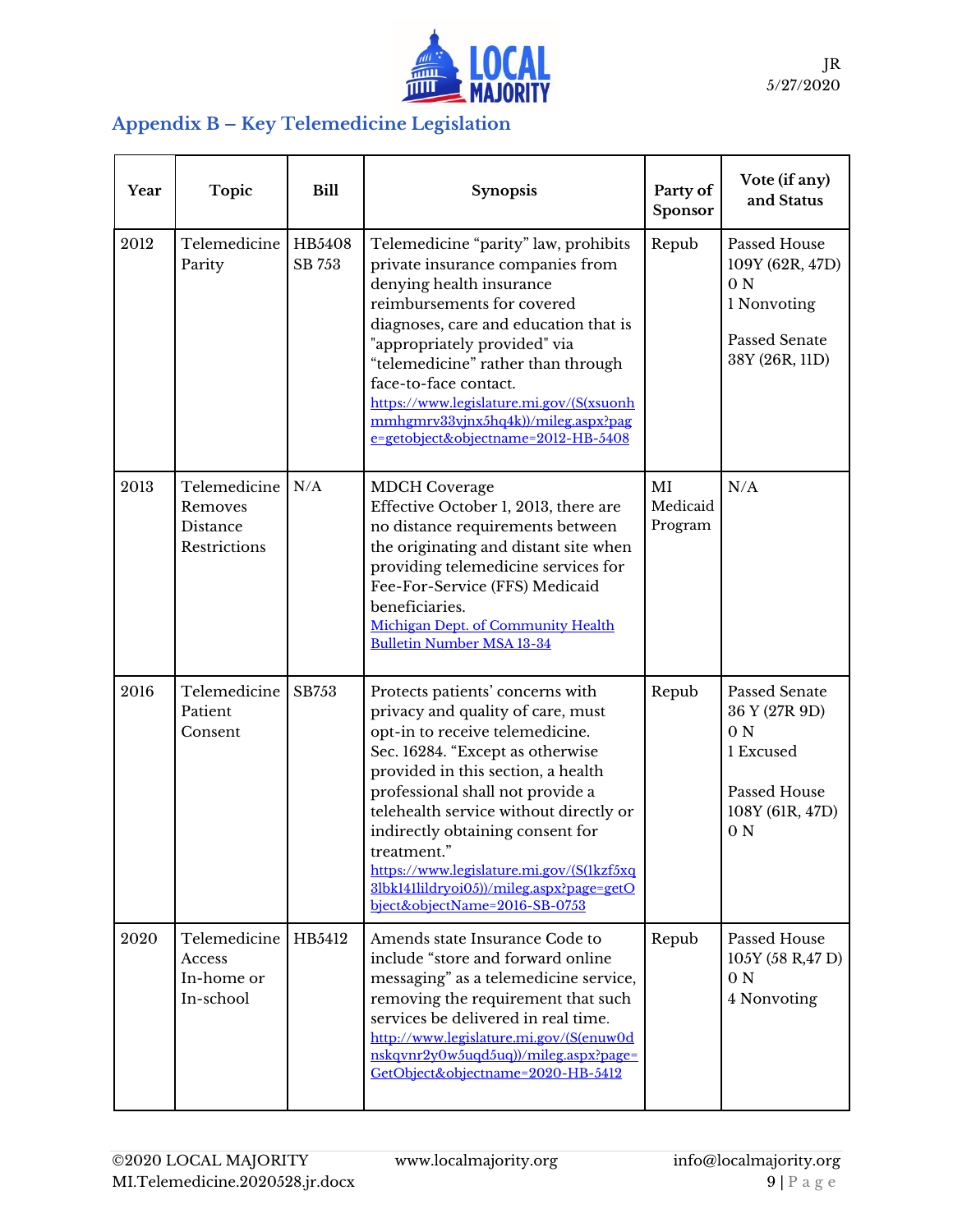

| 2020 | Telemedicine<br>Access<br>In-home or<br>In-school | HB5413 | Amends state Nonprofit Health Care<br>Corporation Reform Act (which<br>governs Blue Cross Blue Shield) to<br>include "store and forward online<br>messaging" as a telemedicine service,<br>removing the requirement that such<br>services be delivered in real time.<br>http://www.legislature.mi.gov/(S(enuw0d<br>nskqvnr2y0w5uqd5uq))/mileg.aspx?page=<br>GetObject&objectname=2020-HB-5413                                                                                                                       | Repub | Passed House<br>105Y (58 R,47 D)<br>0 <sub>N</sub><br>4 Nonvoting |
|------|---------------------------------------------------|--------|---------------------------------------------------------------------------------------------------------------------------------------------------------------------------------------------------------------------------------------------------------------------------------------------------------------------------------------------------------------------------------------------------------------------------------------------------------------------------------------------------------------------|-------|-------------------------------------------------------------------|
| 2020 | Telemedicine<br>Access<br>In-home or<br>In-school | HB5414 | Amends state Mental Health Code to<br>include "store and forward online<br>messaging" as a telemedicine service,<br>removing the requirement that such<br>services be delivered in real time.<br>http://www.legislature.mi.gov/(S(enuw0d<br>nskqvnr2y0w5uqd5uq))/mileg.aspx?page=<br>GetObject&objectname=2020-HB-5414                                                                                                                                                                                              | Repub | Passed House<br>105Y (58 R,47 D)<br>0 <sub>N</sub><br>4 Nonvoting |
| 2020 | Telemedicine<br>Access<br>In-home or<br>In-school | HB5415 | Revises state Social Welfare Act<br>(Medicaid) to add remote patient<br>monitoring (RPM) services, defined<br>as "digital technology to collect<br>medical and other forms of health<br>data from an individual in one<br>location and electronically transmit<br>that information securely to a health<br>care provider in a different location<br>for assessment and<br>recommendations.<br>http://www.legislature.mi.gov/(S(enuw0d<br>nskqvnr2y0w5uqd5uq))/mileg.aspx?page=<br>GetObject&objectname=2020-HB-5415 | Dem   | Passed House<br>105Y (58 R,47 D)<br>0 <sub>N</sub><br>4 Nonvoting |
| 2020 | Telemedicine<br>Access<br>In-home or<br>In-school | HB5416 | Expands Medicaid coverage for<br>telehealth visits to allow access in a<br>home or school (vs. medical facility)<br>as allowable patient settings<br>http://www.legislature.mi.gov/(S(enuw0d<br>nskqvnr2y0w5uqd5uq))/mileg.aspx?page=<br>GetObject&objectname=2020-HB-5416                                                                                                                                                                                                                                          | Repub | Passed House<br>105Y (58 R,47 D)<br>0 <sub>N</sub><br>4 Nonvoting |